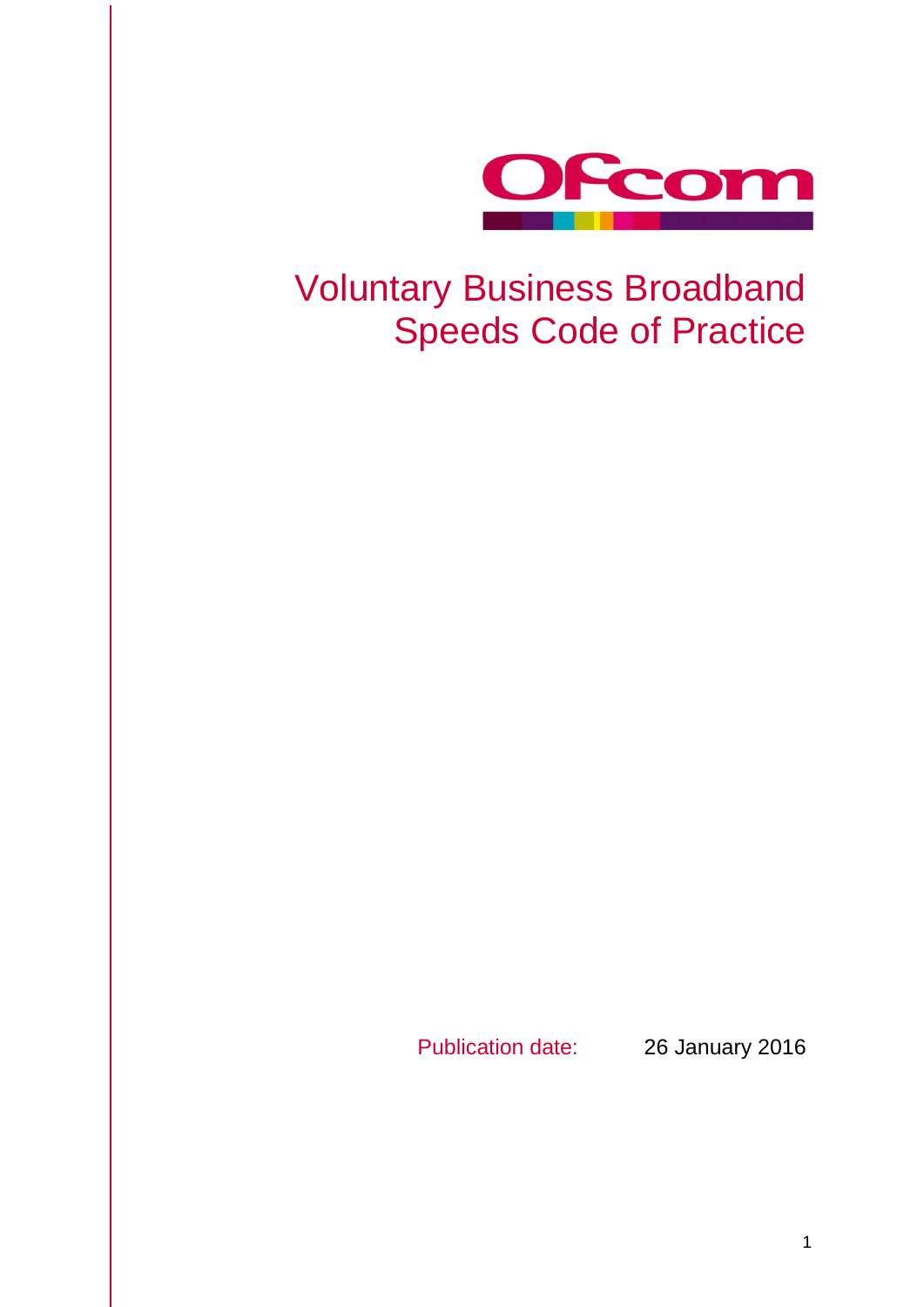## About this document

The Voluntary Business Broadband Speeds Code of Practice aims to provide business customers purchasing standard business broadband services with transparent and accurate information on their broadband speeds.

The Code is a voluntary commitment from the Internet Service Providers who are signatories to the Code. They undertake to provide accurate and transparent speed information on standard business broadband services at point of sale, manage business customers' speedrelated problems, and allow customers to exit the contract without penalty if speeds fall below a minimum threshold.

This document outlines the detailed commitments of the Internet Service Providers who have signed up to the Code.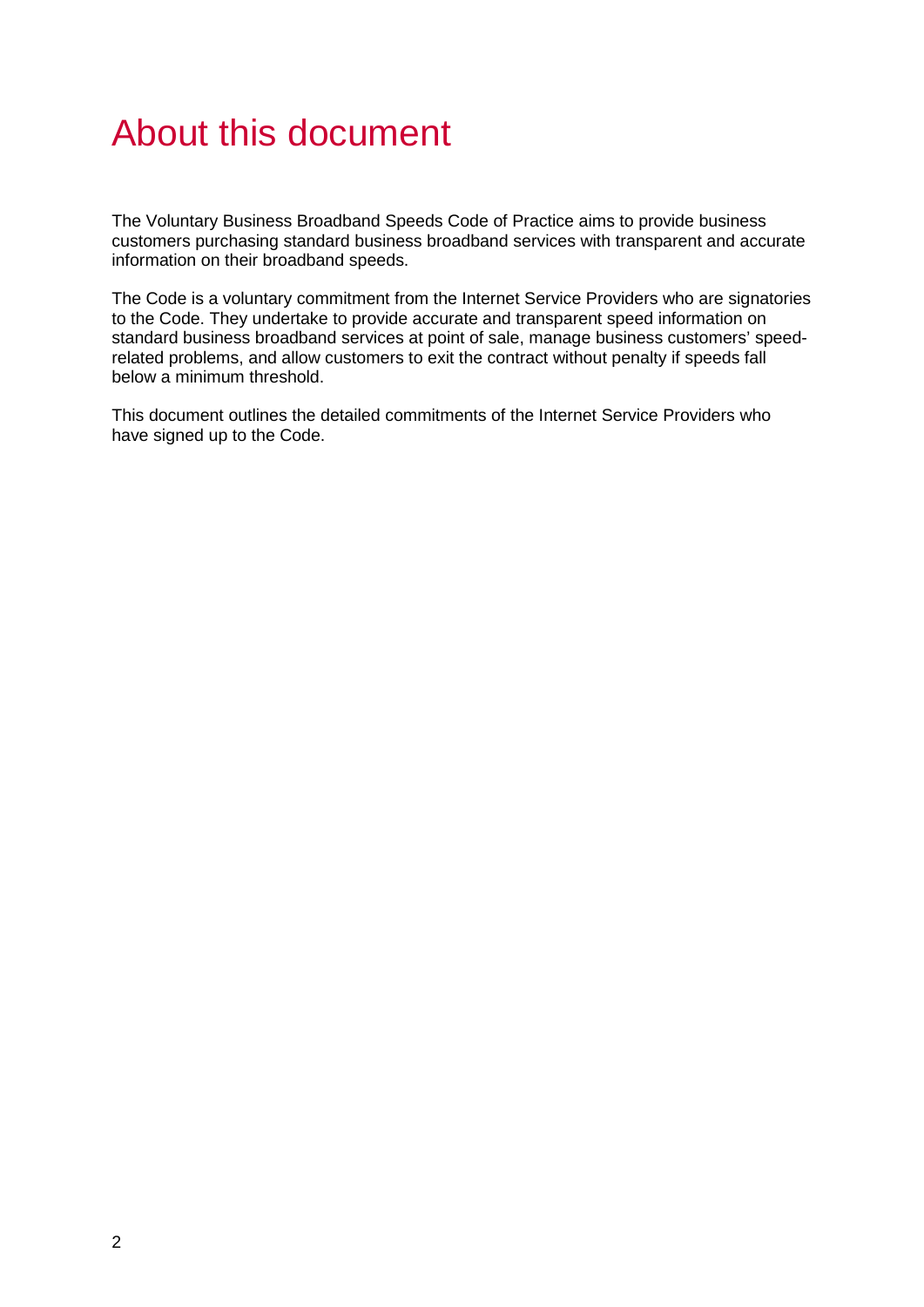# **Contents**

| <b>Section</b> |                                 | Page |
|----------------|---------------------------------|------|
|                | Objective and scope of the Code |      |
|                | Principles of the Code          | h    |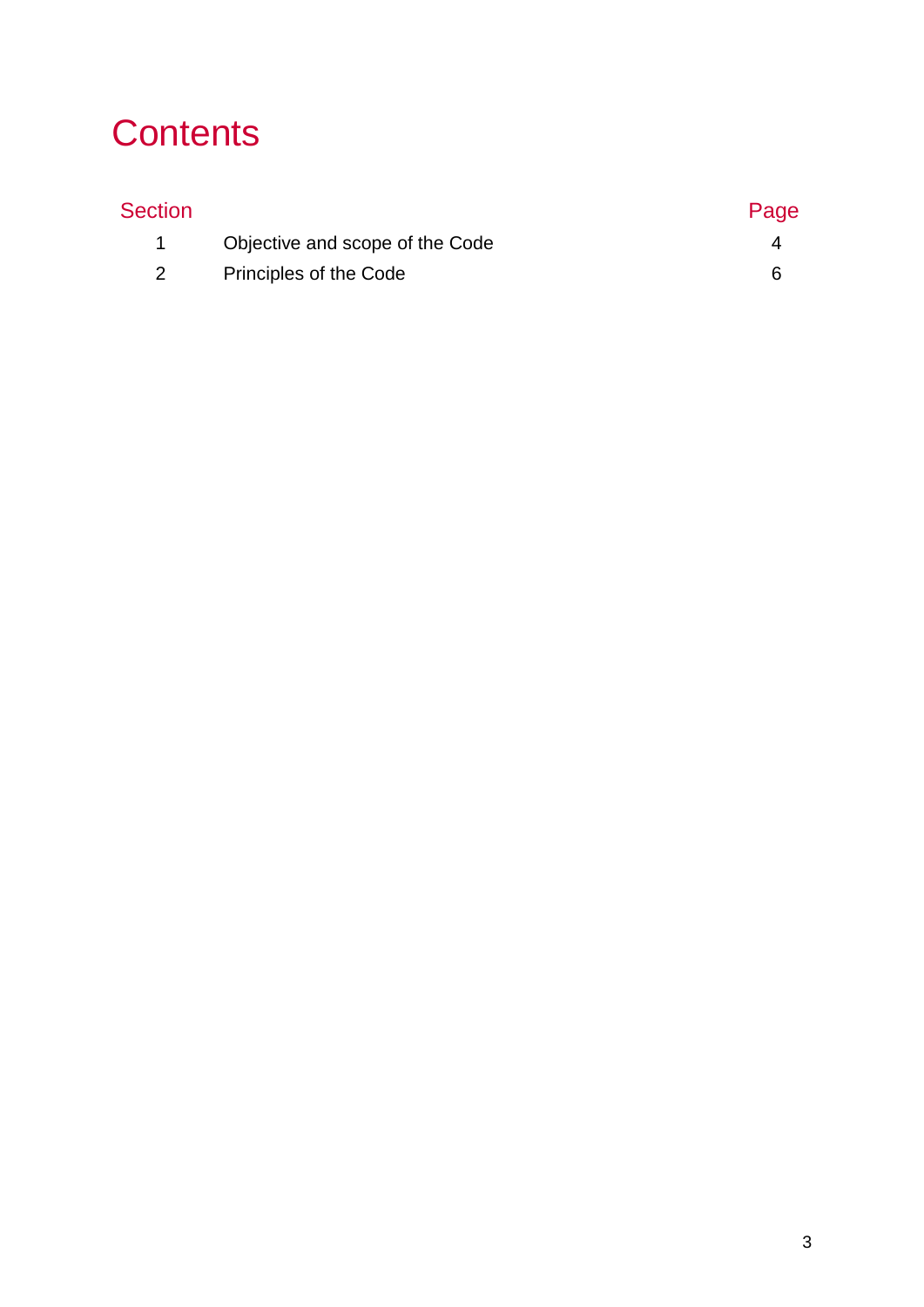#### **Section 1**

# <span id="page-3-0"></span>Objective and scope of the Code

## **Objective of the Code**

- 1.1 Businesses of all sizes and sectors rely on their broadband services to perform key functions, from communicating with their customers to running their services more efficiently. Speed is one particular measure of the quality of their broadband service which is important for customers to know, so that they can determine whether the service is appropriate to their needs.
- 1.2 However, there can be confusion for small business customers about the actual speeds that can be achieved by their broadband services compared with the speeds advertised prior to buying the service. There can also be some dissatisfaction from business customers about the speeds they receive after buying the service. Speeds may vary due to a number of factors, such as the characteristics of the line, the distance to the local exchange, or the number of subscribers sharing the network.
- 1.3 To address these issues, Ofcom and Internet Service Providers (ISPs) have worked together to develop a Voluntary Business Broadband Speeds Code of Practice (the Code). The Code represents the voluntary commitment of ISPs **to provide customers with transparent and accurate information on the speeds of their standard business broadband service,** so that they can make informed choices about their services before buying, and to help customers manage speed-related problems after buying.
- 1.4 The Code sets out detailed requirements under this overarching objective, and ISPs who have signed up to the Code support are committed to the principles of the Code as well as the detailed requirements.
- 1.5 This Code is focused on business customers and seeks to provide similarly relevant information that is currently available to residential consumers through the existing Voluntary Code of Practice: Broadband Speeds for residential products available on the Ofcom website.<sup>[1](#page-3-1)</sup> As with the residential Code, a voluntary Code is a proportionate way to help business customers get better speeds information. This is in line with Ofcom's duty to further the interests of consumers, including business customers, as well as Ofcom's obligation to follow best practice regulatory principles, in particular to be proportionate and targeted.
- 1.6 A list of the ISPs who are signatories to the Code can be found on the Ofcom website: [http://stakeholders.ofcom.org.uk/telecoms/codes-of-practice/business](http://stakeholders.ofcom.org.uk/telecoms/codes-of-practice/business-broadband-cop-2016/)[broadband-cop-2016/.](http://stakeholders.ofcom.org.uk/telecoms/codes-of-practice/business-broadband-cop-2016/) Ofcom will regularly update the list as appropriate.

## **Scope of the Code**

1.7 The Code requires transparent, accurate information on access line speeds in relation to "xDSL" technologies, where speeds can vary depending on the technical characteristics of the line, in particular distance of the premise to the local exchange

<span id="page-3-1"></span> <sup>1</sup> [http://stakeholders.ofcom.org.uk/binaries/telecoms/cop/Broadband\\_Speeds\\_Code\\_June\\_2015.pdf](http://stakeholders.ofcom.org.uk/binaries/telecoms/cop/Broadband_Speeds_Code_June_2015.pdf)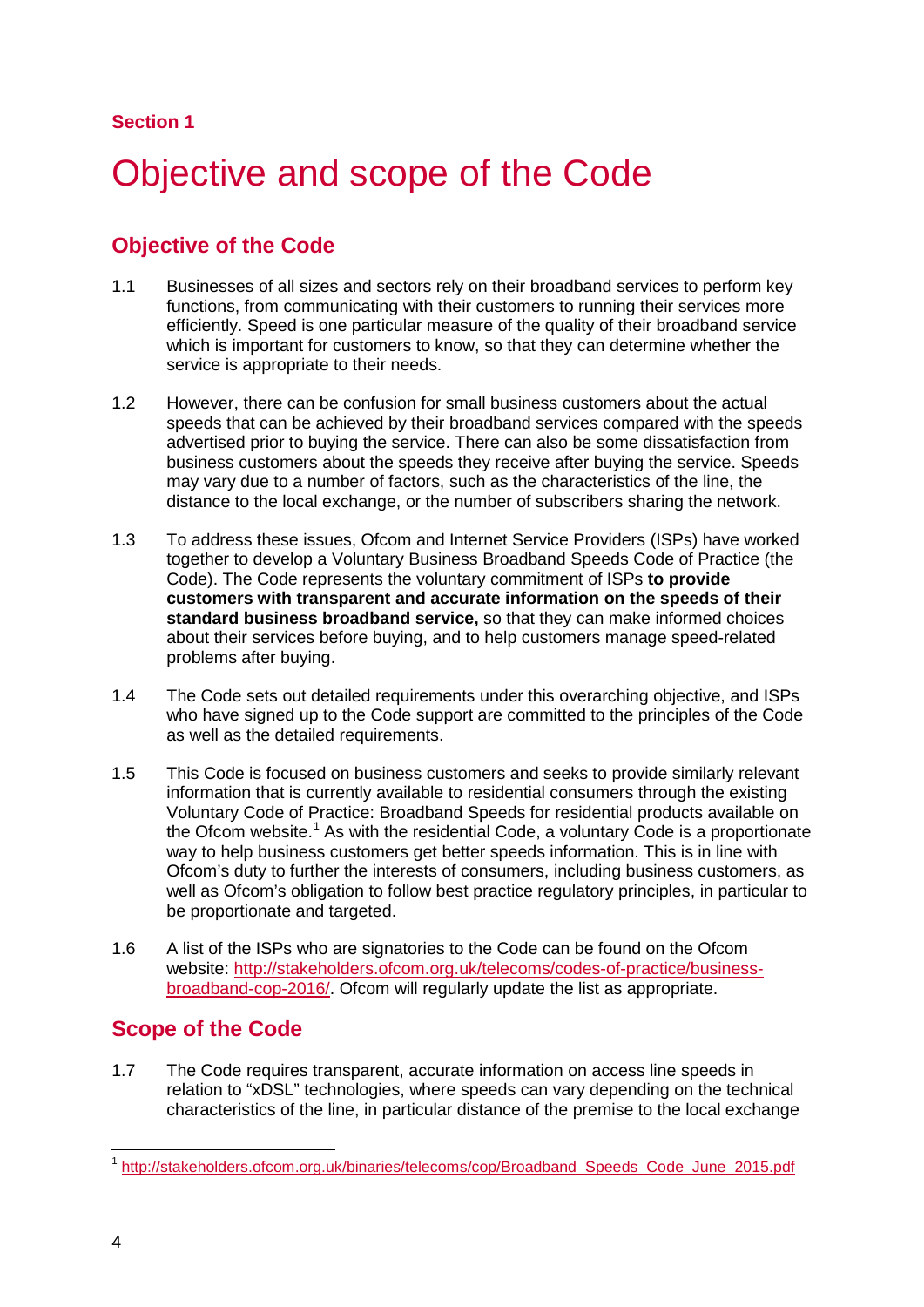or similar, and fixed broadband delivered via fixed wireless technology. This covers "basic" business broadband using ADSL, "professional" business ADSL broadband services with business features such as enhanced upload speeds, fibre to the cabinet (FTTC) broadband services, and fixed broadband delivered via fixed wireless technology, including satellite services.

- 1.8 More general principles of the Code about providing customers with information on factors affecting speeds, informing them about the "throughput" speeds actually experienced (where available), and helping them manage their speeds, also apply to all standard business broadband services regardless of the technology used, including cable and fibre-to-the-premises (FTTP) technologies.
- 1.9 The Code does not apply to technologies and services where speeds are guaranteed and/or will not vary because the customer has its own dedicated connection. Therefore broadband services provided using Leased Lines (such as EAD), Ethernet over fibre to the cabinet (EoFTTC), Ethernet First Mile (EFM), or similar, are excluded from the scope of the Code. In addition, broadband services which connect to a private internal system rather than directly to the internet are excluded.
- 1.10 The Code ensures that all businesses which purchase relevant broadband services from ISPs who are signatories to the Code, receive the information required to be provided under the principles set out in the Code, regardless of the size of the business.
- 1.11 The Code applies in relation to new customers and existing customers buying new or different services. It does not apply to existing customers which simply retain their current service.
- 1.12 Annex 1 (Definitions) has a fuller explanation of the technological terms used.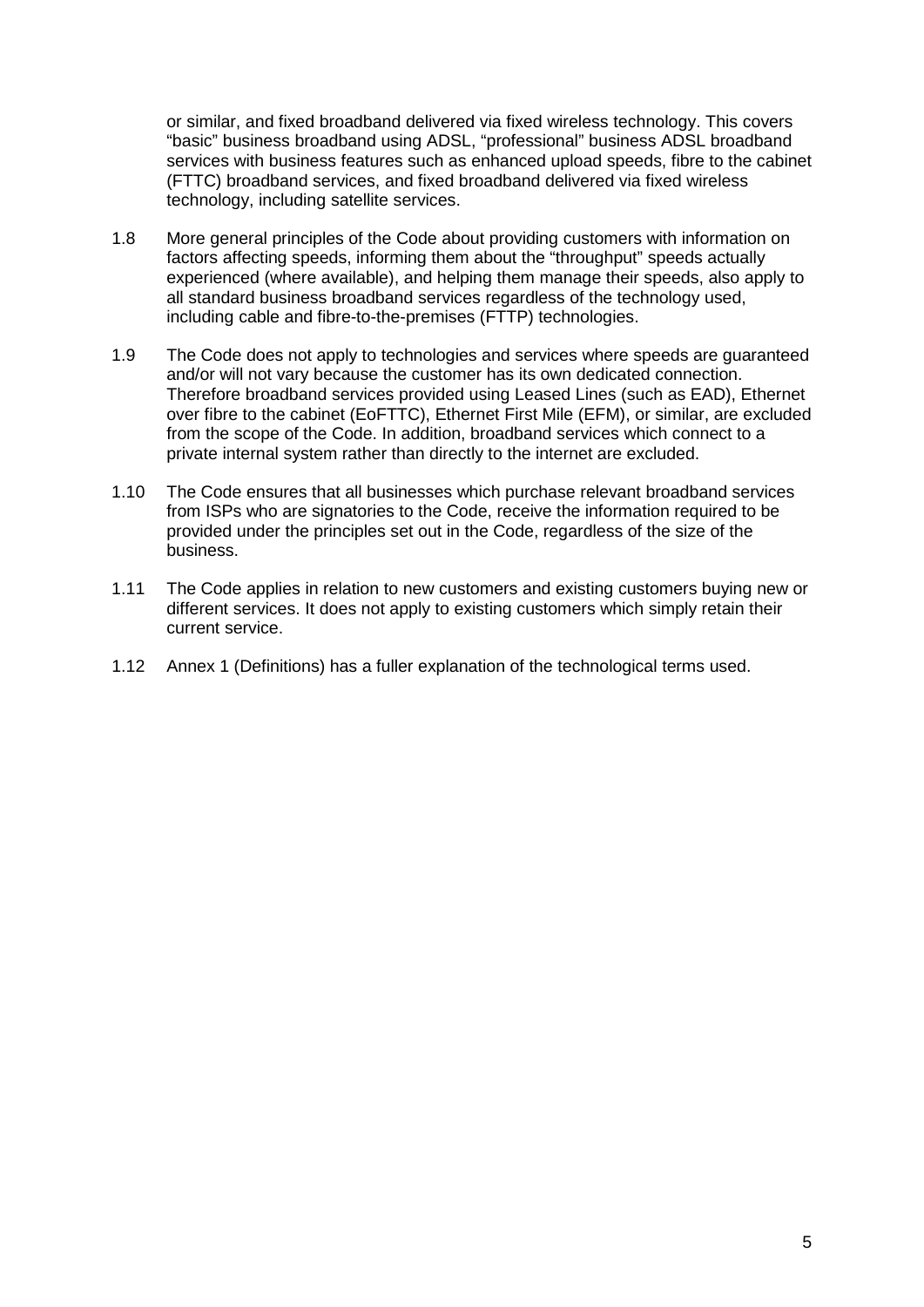### **Section 2**

## <span id="page-5-0"></span>Principles of the Code

- 2.1 The structure of this section follows the customer journey experienced by business broadband users: receiving information on speeds at point of sale and after the sale, potentially experiencing a speed problem which is notified and managed by the ISP, and then where relevant, having a right to exit the contract if the speed problem (i.e. the speed falling below a minimum threshold) has not been resolved.
- 2.2 Overall the principles of the Code are:
	- Principle 1: Transparent and accurate information on broadband speeds at point of sale;
	- Principle 2: Detailed information after the sale and on the website;
	- Principle 3: Manage speed-related problems;
	- Principle 4: Right to exit the contract without penalty where speed problems cannot be resolved; and
	- Principle 5: Deliver the objectives of the Code through appropriate processes

### **Principle 1: Transparent and accurate information on broadband speeds at point of sale**

#### **Information at the point of sale and before the sale is agreed**

- 2.3 ISPs must provide information on estimated download and upload access line speeds as detailed in paragraphs 2.11-2.18, and throughput speeds (if available), as early as practicable in the sales process. The sales process commences as soon as customers are asked to input or provide any information about the business (such as the address or landline number), regardless of the channel by which the customer chooses to engage with the ISP. For existing customers changing from their current broadband service, speed information must also be provided as early as practicable, and before they agree that their package will be upgraded (or downgraded).
- 2.4 Except for the limited exception set out in paragraph 2.5 below, ISPs must always provide speed information prior to the customer agreeing to purchase the service. This will normally be before ISPs ask for the customer's financial details. In cases where the speed information on one or more lines may be unavailable at the first point of contact with the customer, e.g. in face to face meetings, ISPs must seek the customer's consent to proceed with the purchase of the service after the speed information is provided.
- [2](#page-5-1).5 There is a single, narrow exception for large business customers<sup>2</sup> who have a preexisting contractual relationship with the ISP and have explicitly agreed to bespoke

<span id="page-5-1"></span> $2$  By large customers, we refer to corporate customers, often businesses with more than 250 employees, which have significant communications needs and usually multiple sites, and are distinguishable from the majority of businesses because they negotiate with their ISP a customised order placement system to deal with the volume of line orders.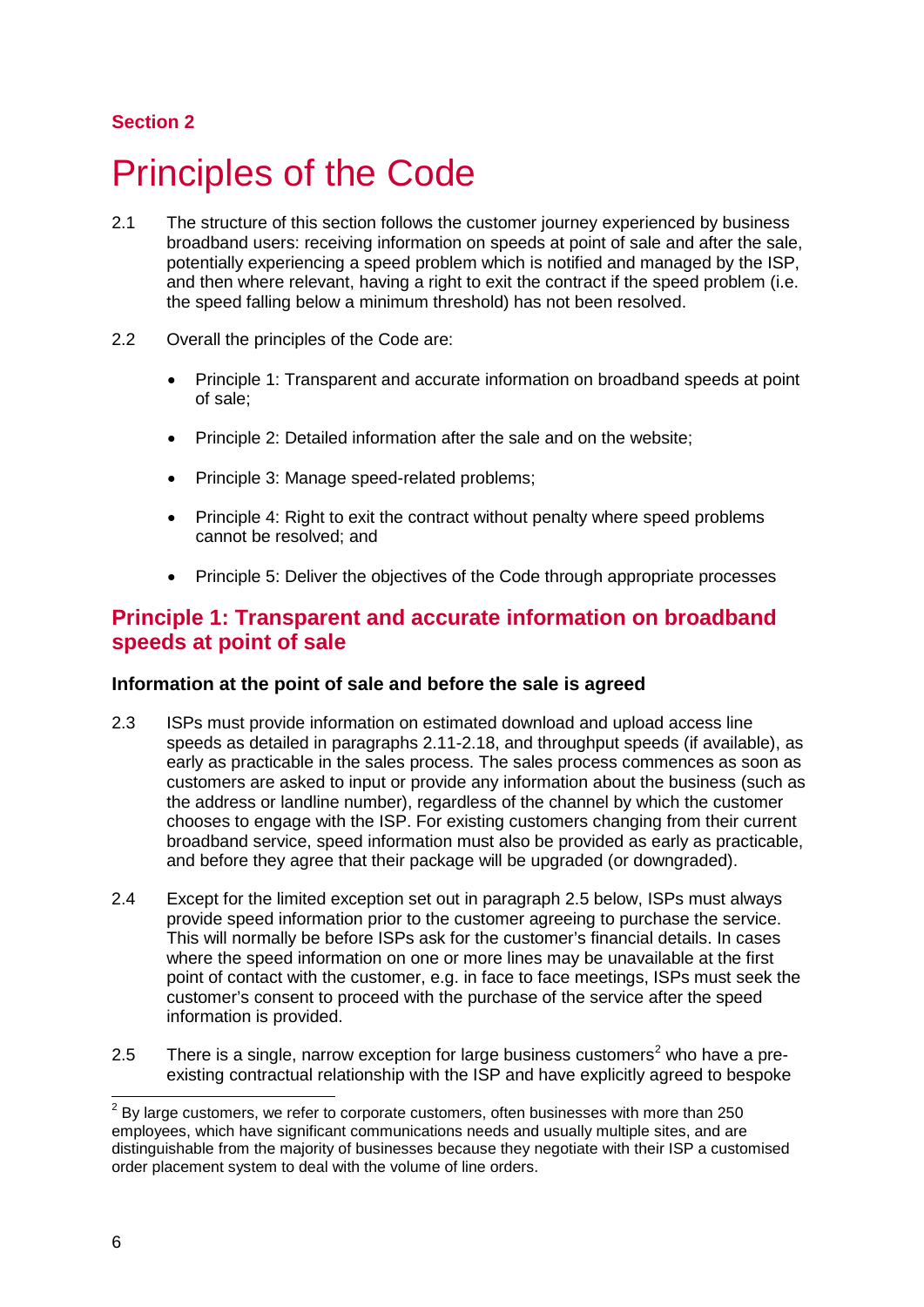order placement arrangements. In such cases, the ISP will supply speed data as soon as practicable before the customer becomes irrevocably committed to the purchase, i.e. the point before which a customer may cancel the order without financial consequences.

- 2.6 ISPs and their representatives must also ensure that customers are made aware that there is additional information on the particular broadband service provided on the ISPs' websites.
- 2.7 ISPs must also provide a full copy of the Code through an easily accessible link on their respective websites.
- 2.8 ISPs and their representatives must also inform customers that further information on estimated speeds, how speeds may be affected by policies such as traffic management and fair usage and what the customer can do if they experience problems will be set out in more detail after the sale. ISPs must specify whether this information will be made available by letter, email and/or posted in "My Account" or in some other durable form.

#### **Information must be communicated in the most relevant way to the customer**

- 2.9 ISPs must ensure that the information is provided regardless of the sales channels, so that the information can be provided at point of sale on the telephone, on the website, or face to face. Where a customer switches sales channels to progress the transaction (for instance starts on the website and continues on the telephone), ISPs must provide information on each channel used.
- 2.10 When giving information and advice, ISPs and their representatives must take reasonable steps to ensure that customers who may have difficulty understanding the products or services that are available (e.g. elderly customers or customers whose first language is not English) are adequately and appropriately informed about all available products and services.

#### **Access line speeds information where the underlying technology used may result in lower access line than headline speeds**

- 2.11 ISPs must give transparent and accurate information on access line speeds, where a customer wishes to buy a standard broadband service using "xDSL" technologies (principally ADSL or FTTC) or fixed broadband delivered via fixed wireless technology.
- 2.12 ISPs must provide information on both access line download and upload speeds.
- 2.13 ISPs must provide a facility (line/speed checker) on their website so that customers can find out, in a clear and easily accessible manner, what their estimated access line download and upload speeds will be if they choose to purchase the service. ISPs must ensure that access line speeds information is given due prominence on the line/speed checker speed results webpage (i.e. the page on which a customer's access line speed estimate is generated following the input of a customer's postcode and/or landline number). For example, ISPs should underline or embolden the estimated figures.
- 2.14 ISPs must ensure that the download access line speed information is provided in the form of a range which is equivalent to the access line speeds achieved by the 20th to 80th percentiles of the ISP's similar customers (i.e. customers with similar line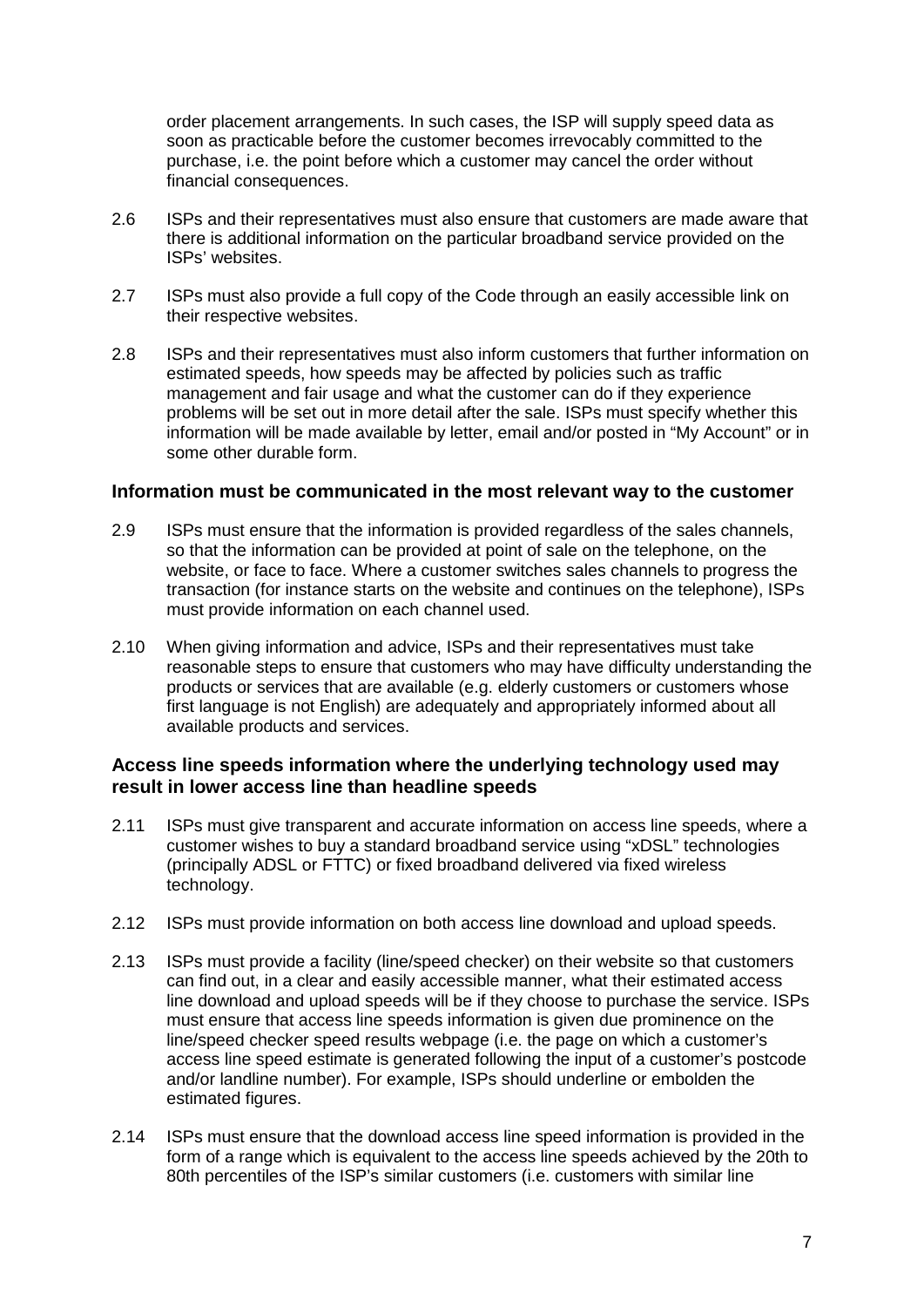characteristics and who are on broadband packages of the same headline speed as the package about which the customer is enquiring), except if the range of relevant download speed is less than 2Mbit/s.

- 2.15 Similarly, ISPs must ensure that upload speed information is provided at the point of sale. The upload speed information must be within the same range as the download speed information, if available, but can be a single point estimate if a range is not available or if the  $20<sup>th</sup>$ -80<sup>th</sup> percentile range is narrower than 2Mbit/s (for instance on ADSL services).
- 2.16 ISPs may:
	- supplement the range provided with an additional single-point estimate within the range which is no higher than the median access line speed achieved by the ISP's similar customers;
	- adopt an alternative approach to calculating the range to that set out above if the ISP is able to demonstrate that this approach provides a more accurate estimate of customers' access line speeds. Any alternative approach used by the ISP must provide a narrower range than using the approach set out above, result in at least 60% of customers achieving an access line speed within the range provided and must be set such that, in cases where customers' actual access line speeds fall outside the range provided, fewer customers' actual access line speeds lie below the bottom of the range provided than lie above the top of the range. In using an alternative approach, ISPs may supplement the range provided with an additional single-point estimate provided that this estimate is the arithmetic mean of the top and bottom of the range; and
	- regardless of the approach used to calculate the range, provide the customer with a single-point estimate instead of the range, where the size of the calculated range is 2Mbit/s or less, provided that the customer is informed that the single point estimate is only likely to be accurate within +/-1Mbit/s.
- 2.17 ISPs should also explain to the customer that the range of access line speeds provided is only an estimate and that if the customer receives an access line speed which is significantly below this range then the customer should contact the ISP.
- 2.18 If asked to explain further or asked to state the definition of "significantly below", ISPs should provide information on the access line speed achieved by the bottom 10th percentile (or a higher percentile if chosen by the ISP) of the ISP's similar customers ("the minimum guaranteed access line speed") and explain that if the customer's actual access line speed is below the minimum guaranteed access line speed, then it will follow the process set out in Principle 4.

#### **Other relevant speed information to be given during the sales process, regardless of the technology used**

- 2.19 ISPs must provide information on the actual throughput speeds customers are likely to receive under normal circumstances, where available. This is in addition to the access line speeds information provided on relevant technologies.
- 2.20 ISPs must explain to the customer in a clear and meaningful way that the actual throughput speed experienced by a customer will be influenced by a number of factors and may be lower than the estimated access line speed (where relevant).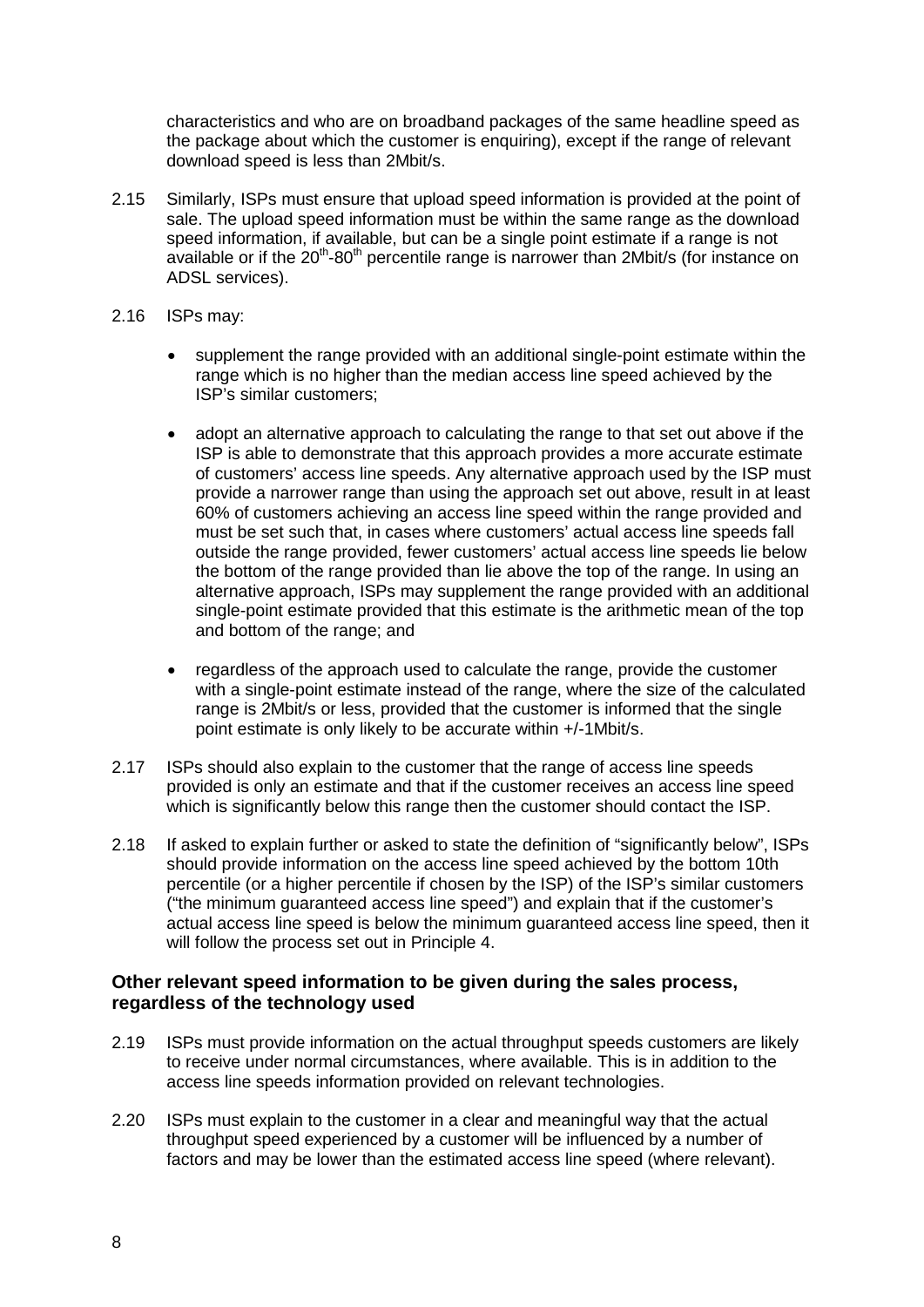- 2.21 ISPs must specifically explain where a traffic management policy applies, what this means for the customer and how their speeds may be affected. Similarly, the ISP must explain where a fair usage policy applies, what this means for the customer, how their use of the service may be affected, and set out any specific usage limits.
- 2.22 ISPs should provide further explanation where a customer requests further information on any issue at the point of sale. Where the transaction is online, all appropriate information must be available to customers during the sales process.

## **Principle 2: Detailed information after the sale and on the website**

#### **ISPs must provide detailed information within 7 calendar days of the sale**

- 2.23 Once the customer has purchased a service, ISPs must provide the customer with the information below in a written, durable format which the customer can refer to at a later stage, and in a way that is clear and transparent to the customer. This is most likely to be in an introduction/starter pack sent by letter, email and/or in "My Account" (in the latter case, notifying them when they have done so), but can also be provided in other ways. ISPs must provide this information regardless of the sales channel used.
	- a) For "xDSL" technologies and fixed broadband delivered via fixed wireless services, ISPs must state the estimated download and upload access line speed range, the minimum guaranteed access line speed (download only) and the customer's right to exit the contract.
	- b) ISPs must provide an estimate of throughput speed (where available) and an explanation about any factors that may affect the actual throughput speed experienced by a customer, including:
		- o the nature of the customer's line;
		- o the ISP's network capacity;
		- o the number of subscribers sharing the network;
		- o the ISP's traffic shaping and management policy; and
		- $\circ$  the number of subscribers online and accessing a particular website e.g. at any one time, or by time of day.
	- c) ISPs must also provide an explanation of the factors which may cause peak time congestion.
	- d) For "xDSL" technologies and fixed broadband delivered via fixed wireless services, ISPs must give equal prominence, compared with the rest of the information to be provided, to the fact that customers have the ability to leave their contract without penalty (the right of exit described in Principle 4) if:
		- o The customer receives an access line speed which is below the minimum guaranteed access line speed; and
		- o The measures set out in Principle 4 have been taken and the issue has not been resolved. This right does not affect the customer's contractual rights or any other rights that may apply.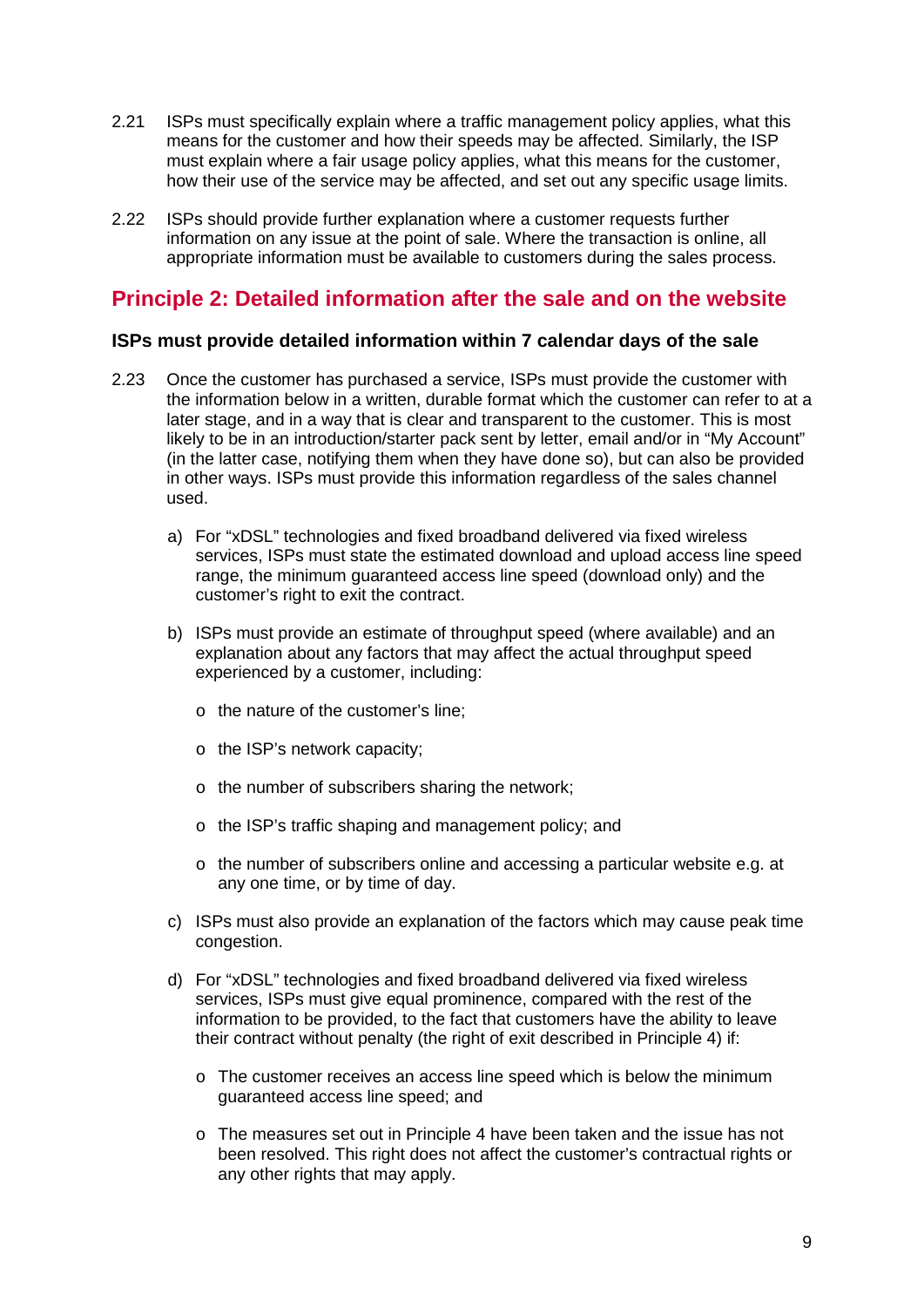- e) Where applicable, ISPs must provide information on any fair usage policies explaining what fair usage means, how this may affect the customer's use of the service and setting out any specific usage limits which apply – and including, where appropriate, weblinks to the information set out in paragraphs 2.25-2.30 below.
- f) Where applicable, ISPs must provide information on traffic management policies – explaining what traffic management means and how the customer's speeds may be affected – and including, where appropriate, weblinks to the information set out in paragraphs 2.25-2.30 below.
- g) ISPs must provide business customers information about the Code. As a minimum this must include information about membership of the Code and what it means for business customers. ISPs must also provide a full copy of the Code through an easily accessible link on their respective websites.
- 2.24 The information set out in this section should be sent as soon as possible after the sale has been concluded, and in any event must be sent within 7 days of the transaction date.

#### **ISPs must provide information on the website**

- 2.25 ISPs must include clear information relating to their respective policies on fair usage, traffic management and traffic shaping in a prominent place on their websites. At a minimum, these should cover the information below.
- 2.26 In relation to fair usage policies, ISPs should publish:
	- any criteria they use for determining breaches of its fair usage policy; and
	- the actions they intend to take if a user exceeds a usage limit or breaches a fair usage policy.
- 2.27 Where ISPs apply usage limits, ISPs should:
	- provide a means by which users can measure their usage over the relevant billing period, where it is reasonably possible to do so; and
	- consider providing advance notification to subscribers approaching a usage limit.
- 2.28 ISPs should provide users with email notification when users exceed a usage limit or breach a fair usage policy, where the ISP has a user's email address. This email should inform users about the precise consequences of doing so.
- 2.29 ISPs must publish information on their traffic management and traffic shaping policies. This should include the types of applications, services and protocols that are affected and specific information on peak traffic periods.
- 2.30 ISPs must also provide a link to the Code.

### **Principle 3: Manage speed-related problems**

2.31 ISPs must be prepared to manage customers' problems when they report that they are experiencing speed related problems.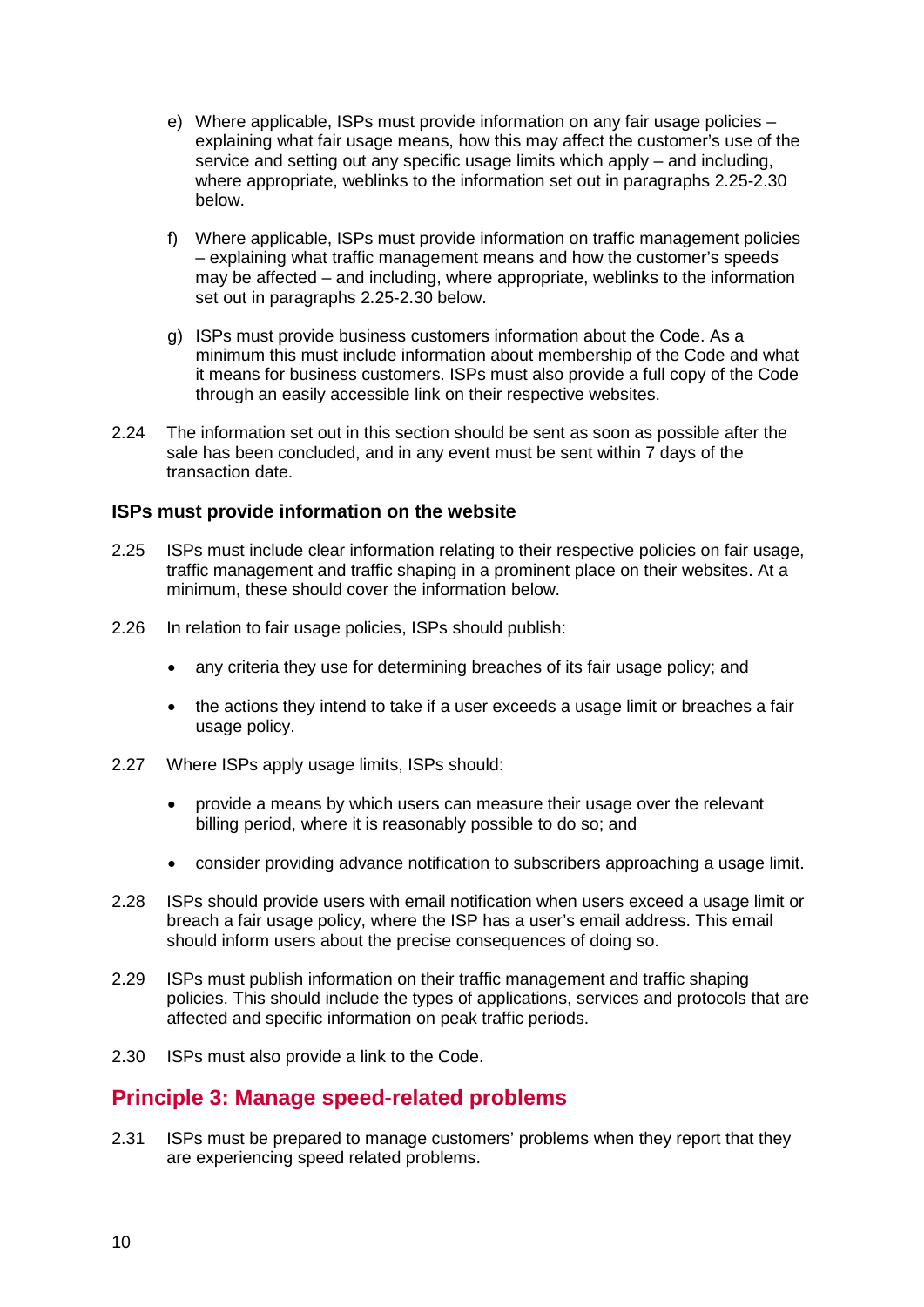- 2.32 To achieve this principle, regardless of the technology used, ISPs must:
	- a) Have a robust process for identifying whether the cause of the speed related problem is within the ISP's control.
	- b) Where the cause of the problem is within the control of the customer, the ISP must explain clearly to the customer the possible causes of the lower speeds, how such problems could be addressed, and provide assistance to alleviate the problem.
	- c) Where the cause of the problem is within the ISP's control (including via its arrangements with the network provider), take all reasonable steps to ensure the speed problem is corrected.
	- d) Monitor the problem through to resolution, or until reasonable remedial actions (which include, for relevant technologies, right of exit or provision of equivalent service – see below) are exhausted, or the customer is satisfied with the outcome.
	- e) Keep the customer appropriately informed throughout the process.
- 2.33 The ISP must ensure that these processes are clearly highlighted on a prominent position on the ISP's website or in the introduction/starter pack (or any other durable format) that typically accompanies a customer's provision of service. For "xDSL" technologies and fixed broadband delivered via fixed wireless services, information on how the ISP manages speed-related problems and the principle of the right of exit must in any event be provided as part of the introduction/starter pack (or any other durable format), as explained in paragraph 2.23.

### **Principle 4: Right to exit the contract without penalty where speed problems cannot be resolved**

#### **Right to exit the contract without penalty if download access line speeds fall significantly below the range given at point of sale**

- 2.34 ISPs must allow customers to exit contracts without penalty, at any time during the contract, if the customer's download access line speeds fall significantly below the range given at point of sale, and the issue cannot be resolved. In the remainder of this document, we refer to this right as "the right of exit".
- 2.35 In some cases, the right to exit also applies to other services bought alongside the broadband service, for example, certain bundled products or 'dependent' services (i.e. services which rely on the relevant broadband line in order to operate). The circumstances in which a right of exit applies are described in this Principle.
- 2.36 The download access line speeds determine whether the right of exit applies in any particular case. The download access line speed is considered to fall significantly below the range given at point of sale if the speed is below the access line speed achieved by the bottom 10th percentile of the ISP's similar customers (or a higher percentile if chosen by the ISP). The access line speed achieved by the bottom  $10<sup>th</sup>$ percentile of the ISP's similar customers is called "the minimum guaranteed access line speed" (or a higher percentile if so guaranteed by the ISP).
- 2.37 The relevant measure of the minimum guaranteed speed, against which the ISP will check if there is a speed issue reported by the customer, is the measure given to the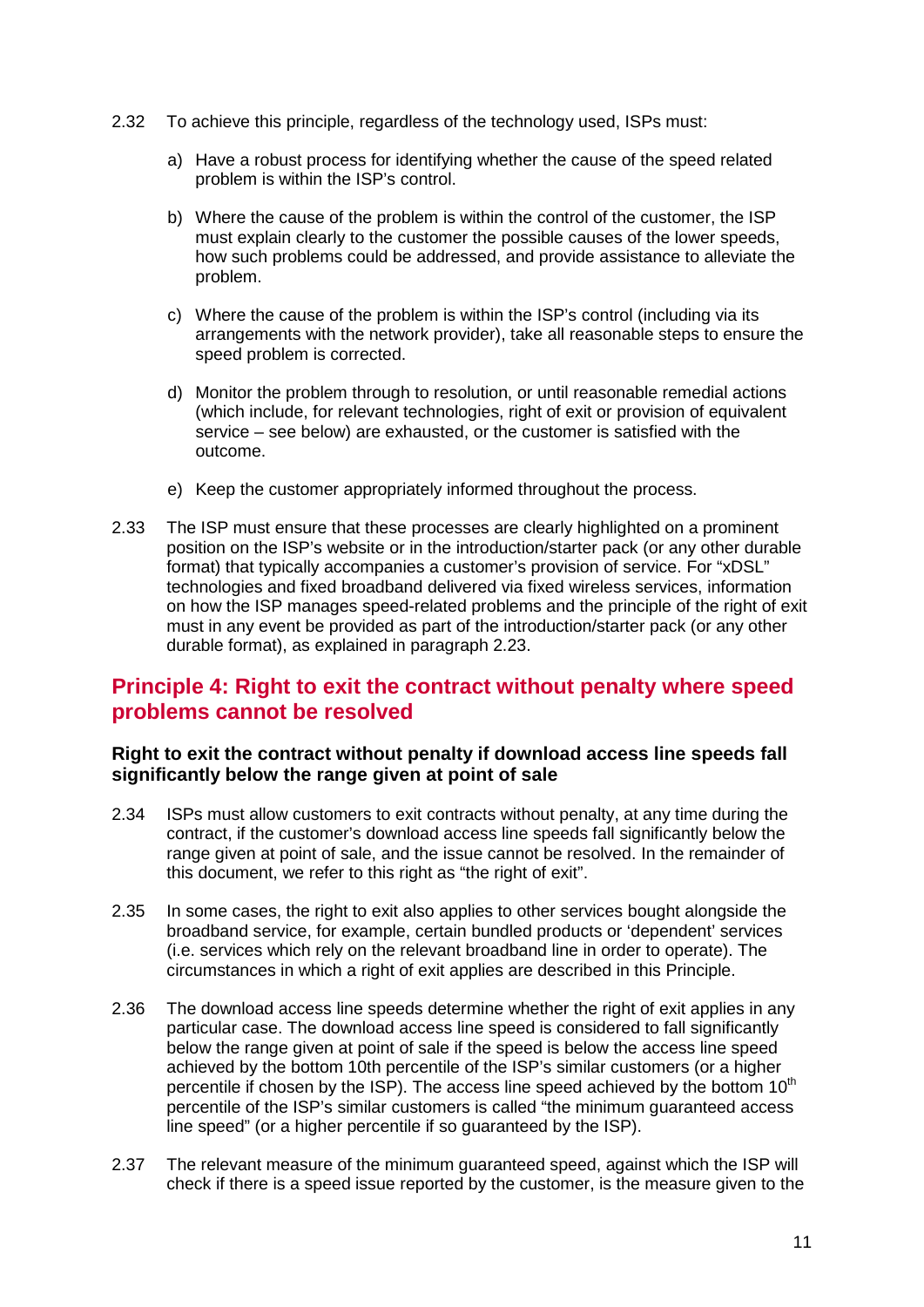customer at point of sale (if requested) or in the information provided to the customer within 7 days of the sale. The speed checker used to assess the speed on the line where a speed issue has arisen is the ISP's own performance checker. The right of exit can only apply after the ISP has taken all reasonable steps to resolve the speed issue, and the speed remains below the minimum guaranteed access line speed.

2.38 In addition to right to exit, ISPs can also offer other remedies (e.g. discount or new lines). In most cases, the customer is under no obligation to accept these remedies. There is an exception in relation to cases where 'dependent' services are affected by the relevant broadband line – see further explanation below.

#### **The ISP can choose to ask for the equipment to be returned**

- 2.39 Where the right of exit applies, ISPs may require the customer to return the internal equipment provided by the ISPs (e.g. modem), providing they do not require the customer to pay the delivery cost of returning the equipment. A customer's failure to return equipment shall entitle the ISP to withdraw the right of exit penalty-free i.e. they may seek to charge the customer early termination charges.
- 2.40 Where the customer has paid an upfront charge for the equipment, the ISP must reimburse the customer when it requires a return of the equipment. This may be subject to depreciation and reasonable time limits for reimbursements that must be detailed by the ISP to the customer in a timely manner.

#### **Scope of the right of exit**

#### The right of exit applies to certain technologies

- 2.41 The right of exit only applies in relation to the "xDSL" technologies, where download access line speed is given (including ADSL and FTTC) and fixed wireless access, including satellite.
- 2.42 For the purpose of this principle, "relevant technology" refers to DSL, FTTC/VDSL or fixed broadband delivered via fixed wireless technology.
- 2.43 The right of exit does not apply to cable or fibre to the premises technologies.

#### The right of exit applies to individual broadband services, and certain types of bundles and dependent services

- 2.44 Provided that the service is supported by a relevant technology, the right of exit principle applies to the following services and bundles:
	- a) To individual standard broadband services; and
	- b) To bundles of standard voice and broadband services purchased at the same time. This includes bundles where standard voice and broadband services were bought separately, but where an ISP made a change which made the services not possible to be separated out again<sup>[3](#page-11-0)</sup>.

<span id="page-11-0"></span> $3$  For example, where an ISP has migrated a customer from WLR+SMPF to MPF, and so the provision of voice and broadband effectively becomes inseparable.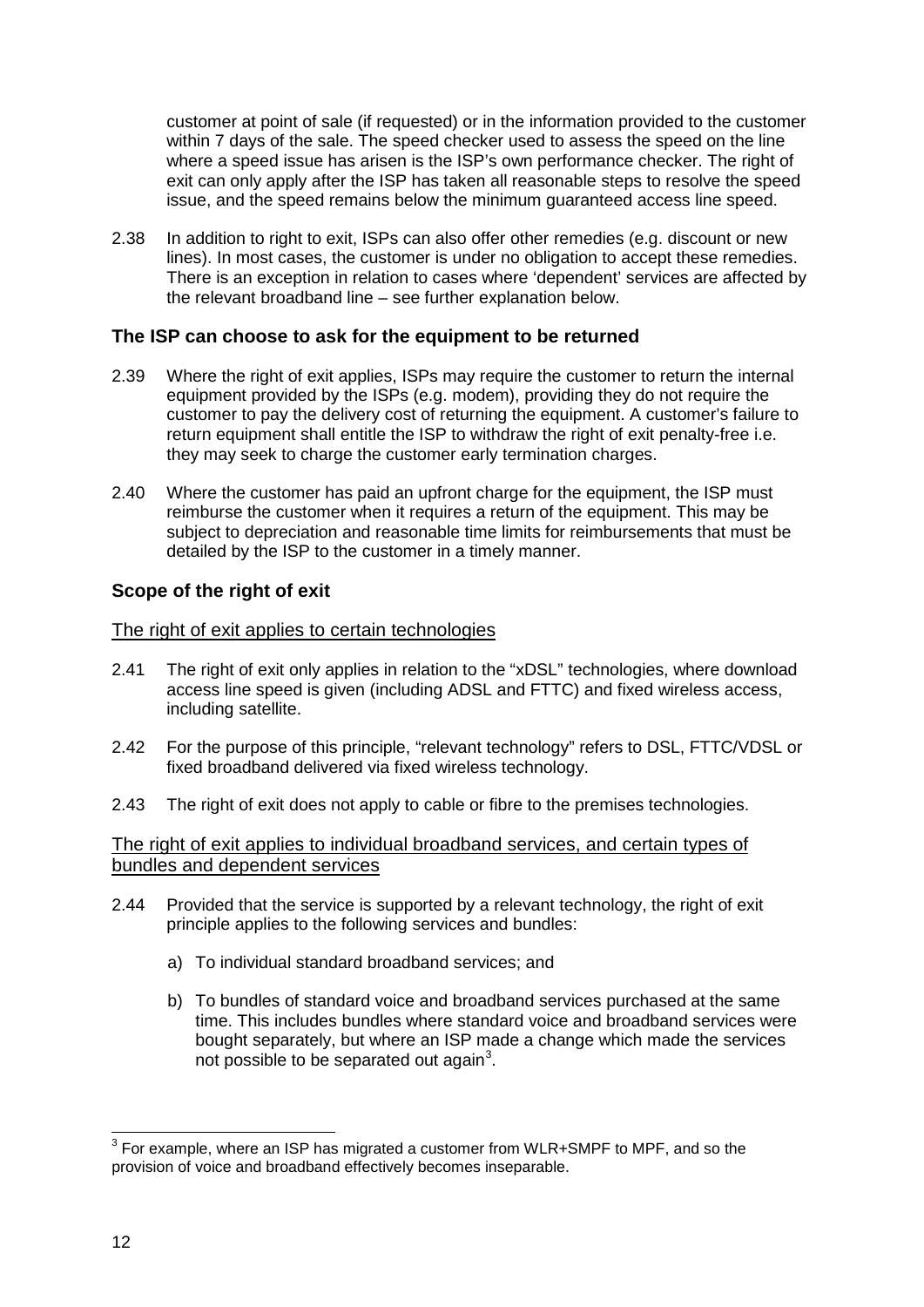- c) To broadband services and their "dependent" services i.e. services such as Voice over IP (VoIP) and Cloud-based services which are dependent on the affected broadband service and where such services would be 'stranded' were the customer to stop purchasing the affected broadband service (we refer to these services as "dependent services"). It is irrelevant whether the dependent service was purchased at the same time or a different time to the affected broadband service.
- 2.45 Where a customer has purchased multiple lines, the right of exit only relates to the specific line with the speed issue (and by extension, cases where there is a broadband and voice bundle, or a dependent service reliant on that specific line).
- 2.46 The right of exit does not apply to any other services which are not covered above and which can operate independently of the affected broadband service. For instance where broadband service is bundled with mobile services or leased lines, the right of exit penalty-free only applies to the broadband service where the speed remains below the minimum guaranteed speed.

#### **Process to be followed when the right of exit may apply**

The right of exit applies to individual broadband services and broadband and voice bundles after the ISP has taken all reasonable steps to resolve the issue with the existing line (paragraph 2.44 (a) and (b) above)

- 2.47 Where the customer uses a relevant technology, and the customer has a broadband service or a bundle of voice and broadband services:
	- a) The ISP must have a robust system for identifying whether the problem relates to a slower than expected access line speed.
	- b) When the fault is reported, the ISP must log the problem as a "technical fault" if the actual access line speed is at or below the minimum access guaranteed speed.
	- c) As soon as possible after the problem is logged as a technical fault, the ISP must tell the customer their minimum guaranteed access line speed and explain that if the technical fault cannot be resolved, the customer has a right to exit the contract without penalty.
	- d) The ISP must take all reasonable steps to ensure that the fault is corrected on the existing line. This includes running all appropriate diagnostics and, if appropriate, logging a fault with Openreach, as well as additional actions to correct the fault on the existing line (examples include, for instance, a broadband "boost").
	- e) If it appears from the diagnostics that the fault is likely to have resulted from factors within the customer's control, the ISP should advise the customer of that fact and provide assistance to alleviate the problem.
	- f) The ISP must allow the customer the right to exit the contract without penalty, after the ISP has taken all reasonable steps to correct the speed problem (and the customer has followed the ISP's advice to alleviate the speed problem on that line), but the speed remains below the minimum guaranteed access line speed. The ISP can also offer other remedies i.e. pay for a lower speed package, but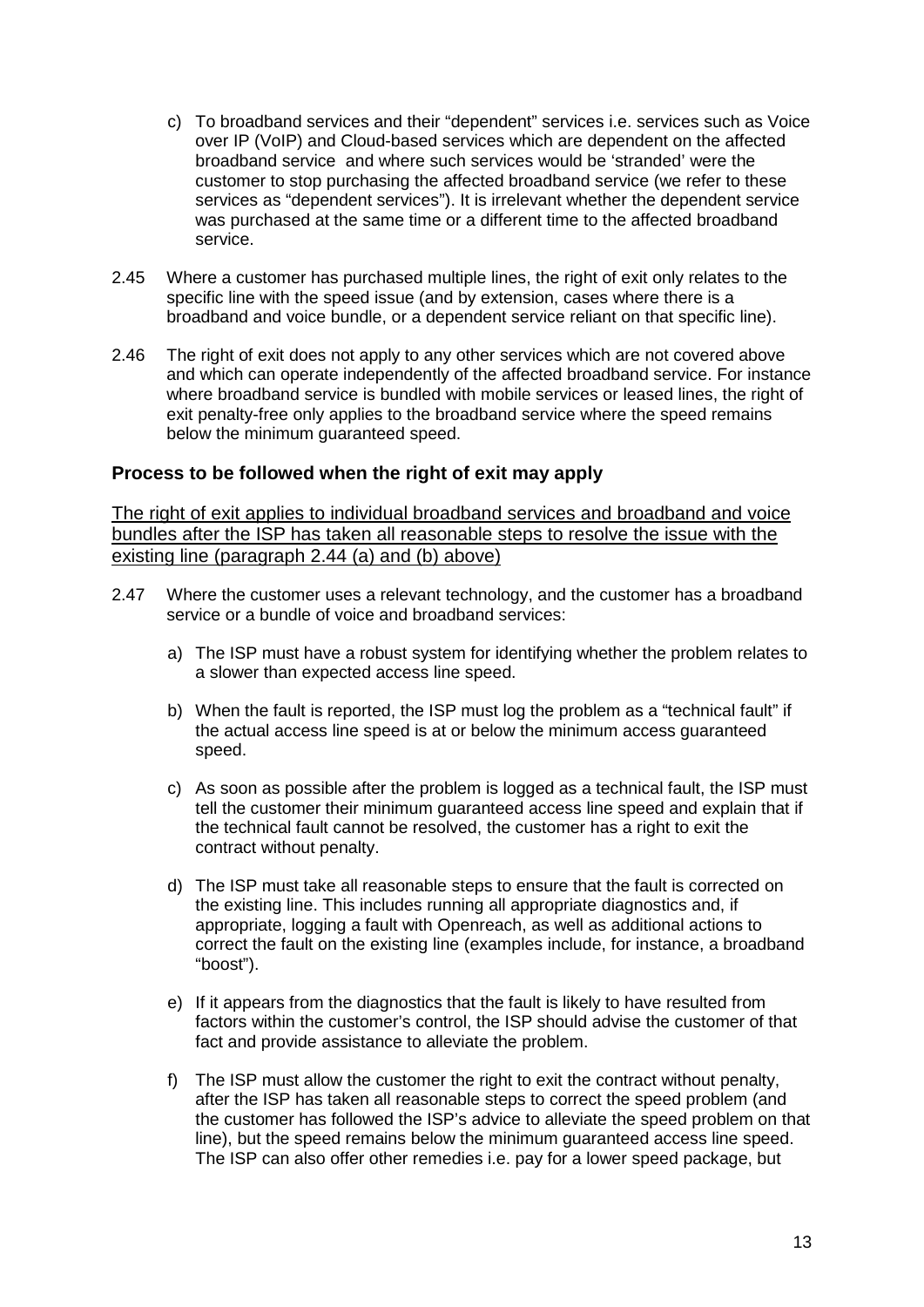must make clear that the customer is under no obligation to accept them and always offer the customer the option of a right of exit.

In relation to broadband and 'dependent' services, the ISP must offer the right of exit without penalty or provide an equivalent service within 15 working days (paragraph 2.44 (c) above)

- 2.48 Where the customer uses a relevant technology, and has dependent services supported by the broadband service which has the speed problem, the ISP must follow the same process than for single broadband services and broadband and voice bundles outlined in paragraph 2.47, except that:
	- a) When the fault is reported the ISP must tell the customer their minimum guaranteed access line speed and accurately explain when the right to exit applies for these services.
	- b) If the speed remains below the minimum guaranteed access line speed and the ISP has taken all reasonable steps to fix the fault, the ISP must either:
		- o 1) offer the right of exit outlined in paragraph 2.34; or
		- o 2) provide an alternative, equivalent broadband service within 15 working days at the same (or lower) price for the remainder of the existing contract period for the affected broadband line. Where it chooses to provide an alternative, equivalent broadband service, it must inform the customer of this, including the process and when the right to exit might apply.
	- c) If the ISP opts to provide an alternative, equivalent broadband service, the service must achieve a download access line speed above the minimum guaranteed access line speed under the original service contracted for and it must be provided within 15 working days, otherwise the right of exit applies (unless exceptional circumstances apply).
	- d) In exceptional circumstances which are outside of the ISP's control, there may be a delay to providing the new service within 15 working days. Potential examples of such 'exceptional circumstances' beyond the ISP's control include:
		- o a missed or delayed Openreach appointment;
		- o the customer not being able to be at the premises at the time of the appointment; and
		- o street-works permissions.
	- e) When such exceptional circumstances occur, the ISP must explain the reasons for the delay to the customer, and keep the customer informed of progress. Ofcom expects ISPs to work within the spirit of the Code, and make progress to install the new service as speedily as possible.
	- f) In these exceptional circumstances, the right of exit only applies if the new service which has been provided does not achieve or exceed the minimum guaranteed access line speeds.
- 2.49 A flowchart of when the right of exit applies is available at Annex 2.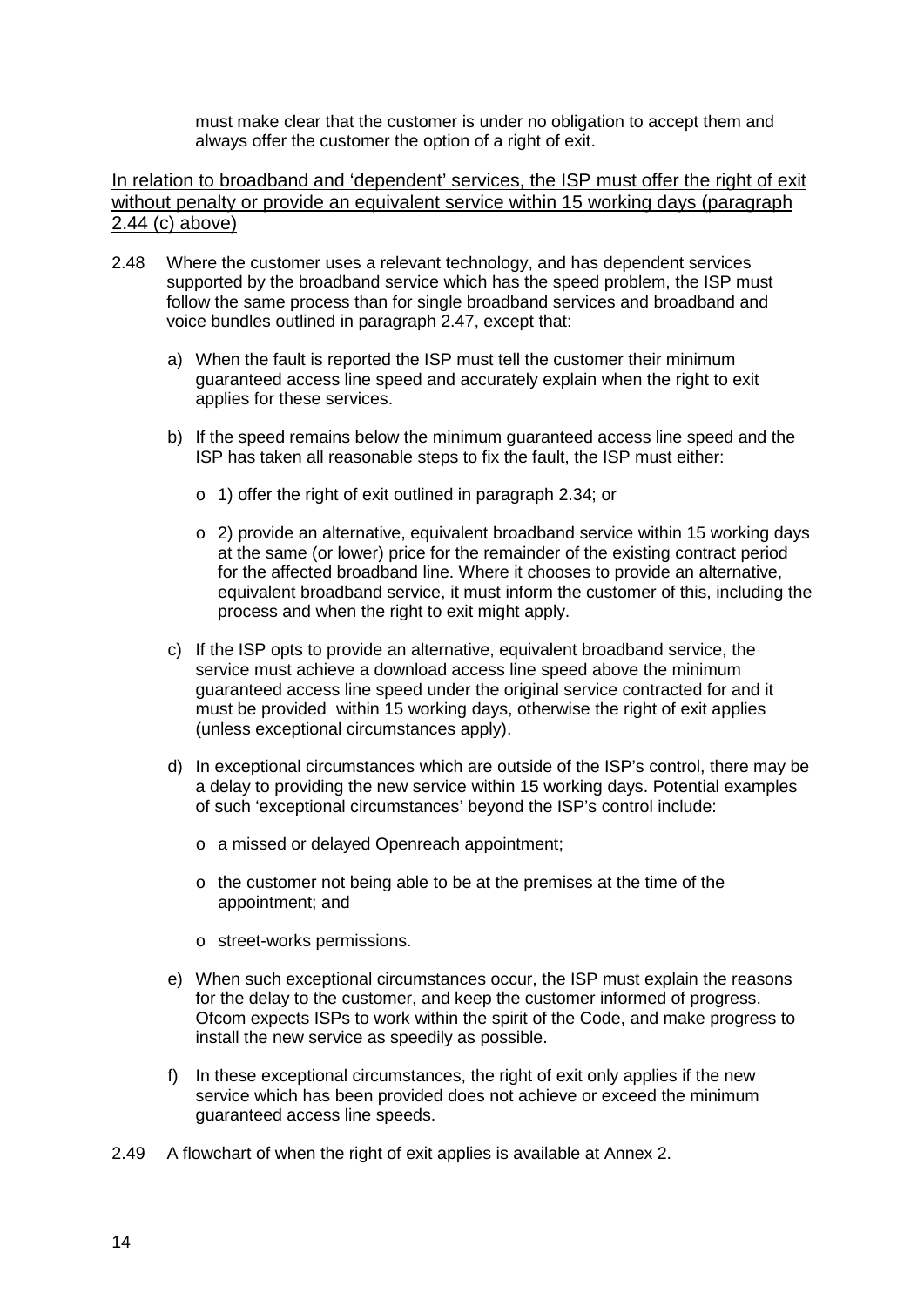## **Principle 5: Deliver the objectives of the Code through appropriate processes**

#### **Speed information must be as accurate as possible**

2.50 While Ofcom recognises that some ISPs who contract with an end-user are dependent on the wholesale services provider to pass on speed information, the ISP must take all reasonable steps to ensure that the information initially provided to customers at point of sale is as accurate as possible, including ensuring that information on access line speeds at point of sale is the most up-to-date information available.

#### **Provision of speed information by wholesalers**

- 2.51 ISPs contracting with the end user are responsible for providing the speed information described in the Code.
- 2.52 Where these ISPs also provide wholesale services and products (either over their own network or when re-selling them) to other ISPs, they must provide accurate access line speed information to the purchasing ISP.

#### **ISPs must have appropriate supporting processes**

- 2.53 ISPs must have processes in place to ensure that their agents understand the objectives and spirit of the Code and that they receive appropriate training to ensure they are able to give the information on speed and right of exit required by the Code
- 2.54 ISPs should also have their own internal processes to check their compliance with the Code.

#### **ISPs support the spirit of the Code**

- 2.55 The expectation of Ofcom and all ISP signatories to the Code is that all signatories fully endorse the objectives of the Code and its principles. This means that the overall test of whether ISPs are compliant with the Code is whether signatories are working within the spirit of the Code and are making every reasonable effort to comply with it. This includes agreeing to co-operate fully with Ofcom in its operation of the Code, including, for example, by agreeing to all reasonable requests to provide Ofcom with information about how they comply with the Code.
- 2.56 Ofcom also intends to monitor compliance with the Code through mystery shopping, and other similarly appropriate methods, e.g. audits of ISPs' internal processes.
- 2.57 ISPs who sign up to the Code but fail to apply the principles it sets out may be removed as signatories to the Code.
- 2.58 Ofcom will examine matters of possible non-compliance on a case-by-case basis and discuss these with the relevant ISP. In cases where Ofcom considers removal to be an appropriate action to take in respect of non-compliance, Ofcom will notify the ISP before it takes a final decision, explaining its reasons for considering removal to be appropriate and providing an opportunity to comment. If, having been removed as a signatory, an ISP subsequently resumes compliance with the Code, Ofcom may agree to reinstate it as a signatory.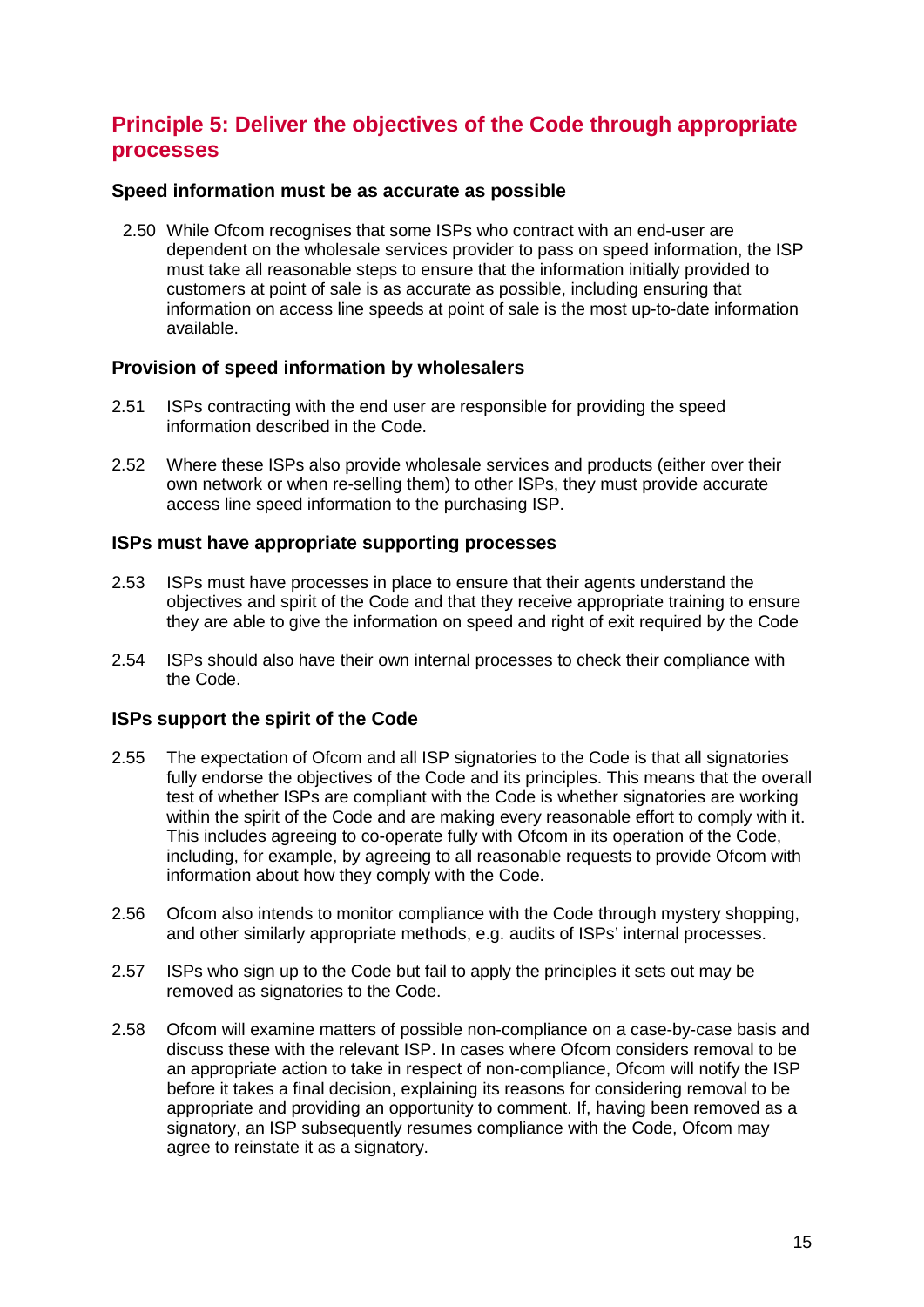2.59 Ofcom may issue statements about the conduct of specific ISPs which goes against the spirit of the Code.

#### **Implementation**

- 2.60 ISPs must have implemented the Code by 30 September 2016. ISPs must inform Ofcom when they have implemented the Code.
- 2.61 ISPs which have indicated to Ofcom that they wish to become signatories after the Code has been published must implement the Code before being confirmed as signatories.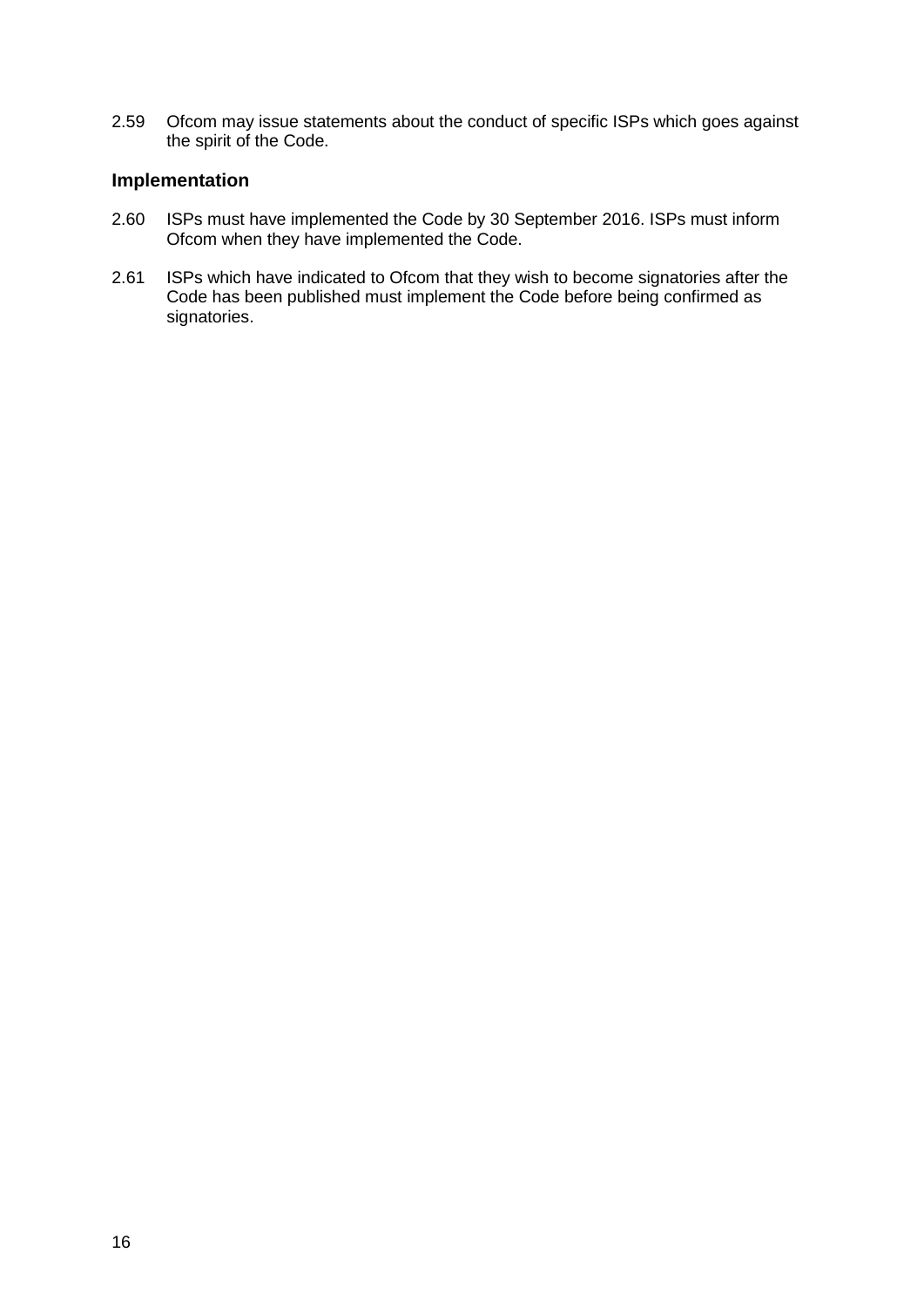### **Annex 1**

## **Definitions**

#### **Speed Related**

- a) **headline** or advertised speed This is the speed that ISPs use to describe the packages that they offer to customers. They are often described as 'up to' speeds, but these are often only a guide as to the speed an ISP can provide and at what price;
- b) **access** line speed This refers to the speed of the data connection between the broadband modem and the local exchange or cable head end. This constitutes the maximum speed a customer will be able to experience on his/her individual line;
- c) **actual throughput** (or **download**) speed This is the actual speed that a customer experiences at a particular time when they are connected to the internet. This figure is often dependent on factors such as the ISP's network, its traffic shaping and management policy, the number of subscribers sharing the network and the number of people accessing a particular website at a particular time.
- d) **average throughput** (or **download**) speed This is an average of actual throughput speed for each different broadband product offered by an ISP.
- e) **upload speed** Also uplink or upstream speed. Rate of data transmission from a customer's connection to a network operator's access node, typically measured in Megabits per second (Mbit/s).
- f) **contention** This is the sharing of bandwidth within a network by multiple users where the bandwidth available is less than the aggregate demand.

#### **Technology Related**

- g) **Cable** Sometimes referred to as Hybrid Fibre Coaxial (HFC) networks, cable networks combine optical fibre and coaxial cable (a cable made up of a conductor and a tubular insulating layer) to carry TV and broadband signals to end-users;
- h) **DSL** (or **Digital Subscriber Line**) A family of technologies generally referred to as DSL, or "xDSL", capable of transforming ordinary phone lines (also known as 'twisted copper pairs') into high speed digital lines, capable of supporting advanced services such as fast internet access and video-on-demand. ADSL (Asymmetric Digital Subscriber line), HDSL (High Data Rate Digital Subscriber line) and FTTC are all variants of "xDSL";
- i) **FTTC** (or **Fibre to the Cabinet**) An access network consisting of optical fibre extending from the access node to the street cabinet. The street cabinet is usually located only a few hundred metres from the subscriber premises. The remaining segment of the access network from the cabinet to the customer is usually copper pair, but another technology such as wireless could be used;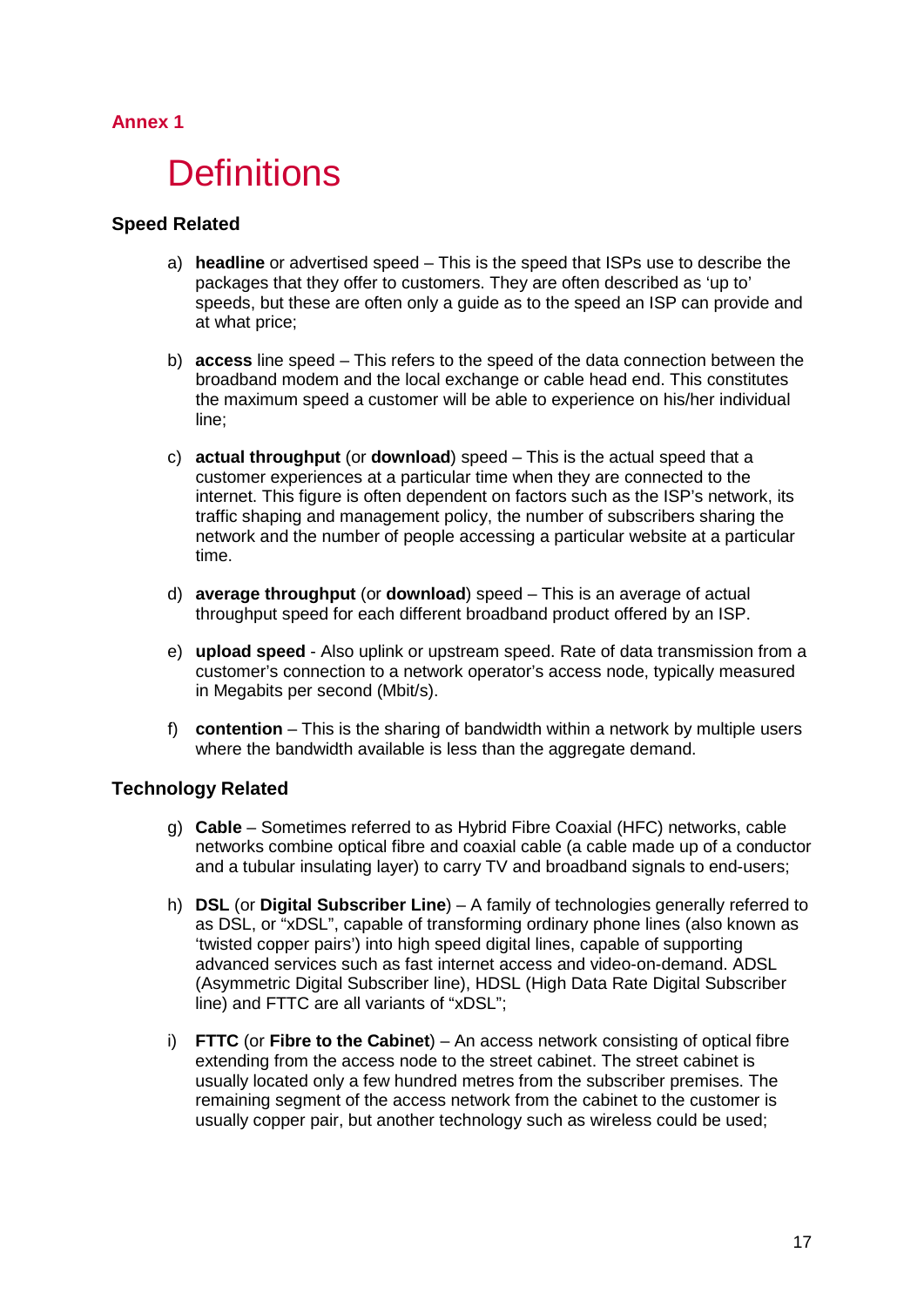- j) **Satellite**  Satellite broadband is a data service where satellites are used to provide the wireless data connectivity. A satellite dish at the customer's premises connects to a geostationary satellite and transmits signals through the air;
- k) **VDSL** (or **Very high data rate digital subscriber line**) A digital technology that allows the use of a standard telephone line to provide very high speed data communications, which is used in fibre-to-the-cabinet deployments;

#### **Exclusions**

The following types of services offered by ISPs are excluded from the Code:

- l) **uncontended** This term denotes a service which is not subject to any sharing of network capacity which could cause a slowdown in speed. The available bandwidth is always the same.
- m) **EAD (Ethernet Access Direct)** An Openreach product that provides point-topoint data connectivity between sites.
- n) **EFM** (**Ethernet in the first mile**) A network technology for the delivery of Ethernet services over access networks. Although the technology also encompasses fibre access networks, in common usage, EFM refers to the provision of Ethernet services over copper access networks.
- o) **EoFTTC** (**Ethernet over Fibre to the Cabinet**) A service which offers ostensibly non-contended Ethernet connectivity over FTTC lines with guaranteed SLAs.
- p) **leased lines** A transmission facility which is leased by an end user from a CP, and which is dedicated to that user's traffic.
- q) **Services linking to a private network** Connectivity services that directly access a private network. Any Internet access is only available indirectly via the private network.

#### **Other**

- r) **Dependent services** Services which are dependent on, or require, that particular ISP's broadband service in order to function.
- s) **Metallic Path Facilities (MPF)** The provision of access to the copper wires from the customer premises to a BT Main Distribution Frame (MDF) that covers the full available frequency range, including both narrowband and broadband channels, allowing a competing provider to provide the customer with both voice and/or data services over such copper wires.
- t) **Shared Metallic Path Facility (SMPF)/shared access** The provision of access to the copper wires from the customer's premises to a BT MDF that allows a competing provider to provide the customer with broadband services, while BT continues to provide the customer with conventional narrowband communications.
- u) **Wholesale Line Rental (WLR)** The service offered by BT to other CPs to enable them to offer retail line rental services in competition with BT's own retail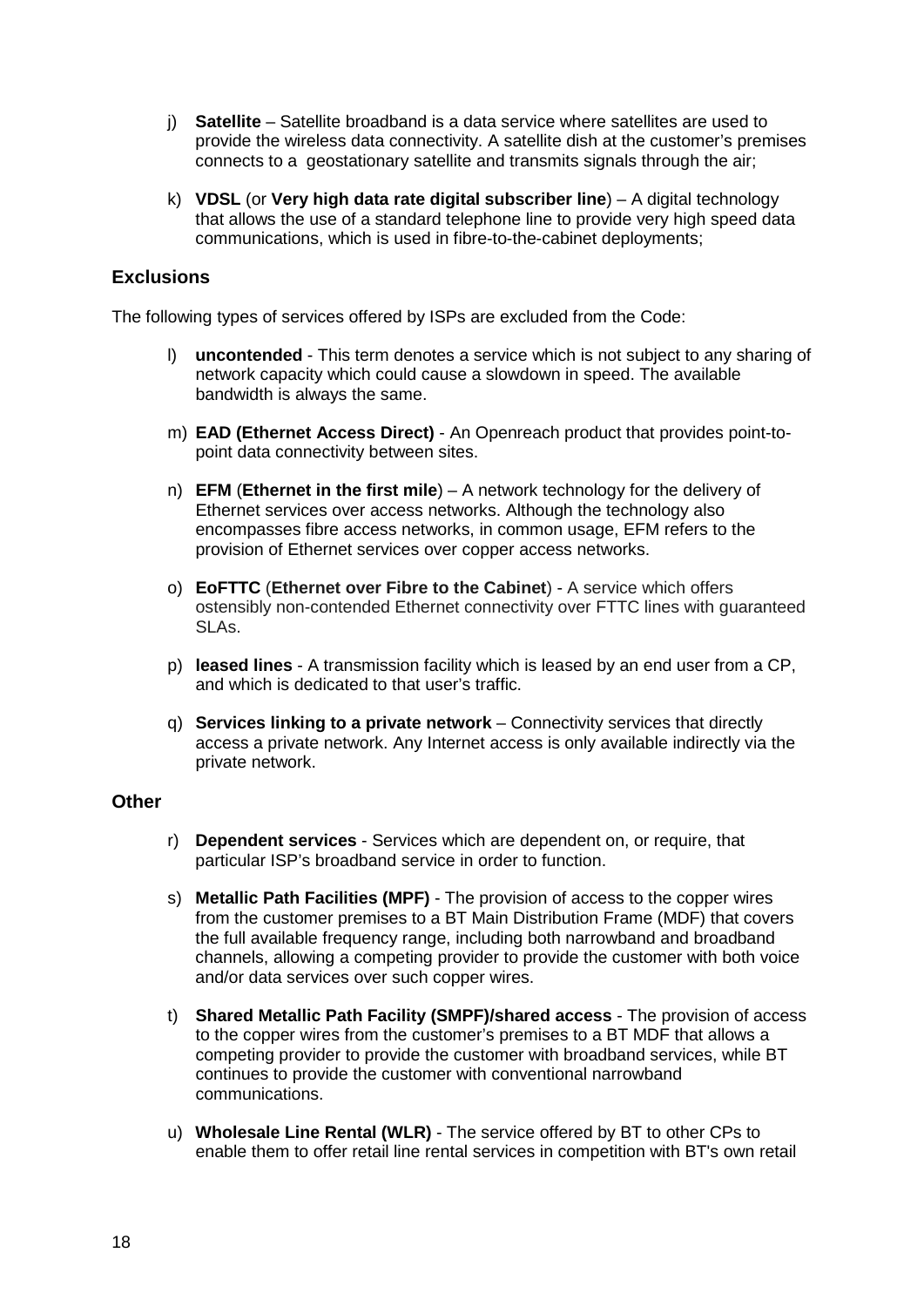services. Line rental is offered along with calls (and other service elements, such as broadband) to retail customers.